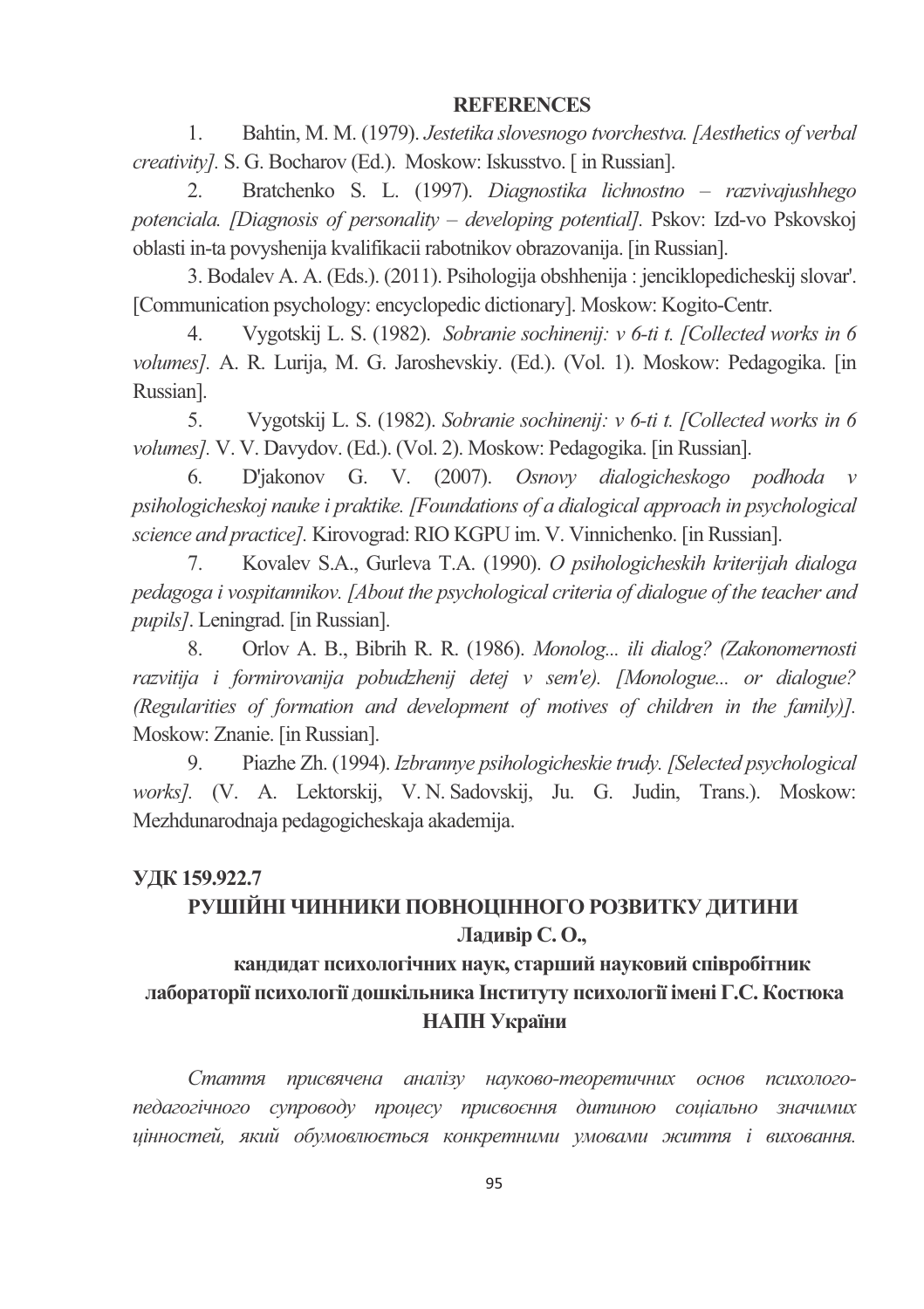Зрозуміло, що дорослим необхідні повноцінні знання закономірностей цього процесу розвитку, особливості кожної дитини, щоб проектувати свою взаємодію з окремою дитячою особистістю. Дослідження здійснюється за принципами гуманної психології, яка, розкриваючи специфіку і динаміку розвитку потребовоціннісної сфери зростаючої особистості, трунтується на визнанні у кожної дитини індивідуального генетичного потенціалу, який потребує умов для самоактуалізації.

Ключові слова: особистість дошкільника, загальнолюдські базові цінності, новоутворення психічного розвитку старшого дошкільника, ціннісні орієнтації.

#### С.А. ЛАДЫВИР. ДВИЖУЩИЕ ФАКТОРЫ РАЗВИТИЯ РЕБЕНКА

В статье представлены научно-теоретические подходы к психологопедагогическому сопровождению процесса присвоения старшими дошкольниками социально значимых ценностей. Исследование осуществляется за принципами гуманной психологии. Раскрытие специфики и динамики развития потребностноценностной сферы взрослеющей личности зиждется на признании у каждого ребенка индивидуального генетического потенциала, который *требует* определенных условий для самоактуализации. Осознанные в детстве базовые ценности должны войти в золотой фонд зрелой личности. Исследование осуществляется в рамках проблемы изучения закономерностей процесса прививки детям общечеловеческих базовых ценностей, раскрытие возможностей, которые открывает гуманная психология, основываясь на создании условий для развития природного потенциала ребенка в соответствии с его генетически *обусловленными способностями.* 

Ключевые слова: личность дошкольника; общечеловеческие базовые ценности; новообразования психического развития старшего дошкольника; иенностные ориенташи.

#### *SVETLANA LADYVIR. DRIVERS OF CHILD DEVELOPMENT*

*The article presents the scientific and theoretical approaches to psycho-pedagogical support of the assignment process, of the senior preschool children of socially significant values. A study carried out for the humane principles of psychology. Uncovering of the specificity and dynamics of the need-valuable sphere maturing personality based on the recognition of each child's individual genetic potential, which requires certain conditions for self-actualization. Basic values realized in childhood have to be logged in the golden fund of a mature personality. Research is carried out as part of the problem of studying of the process of imparting to children the laws of universal basic values, opening of possibilities offered by the humane psychology, based on the creation of conditions for child's natural potential of genetically conditioned ability.*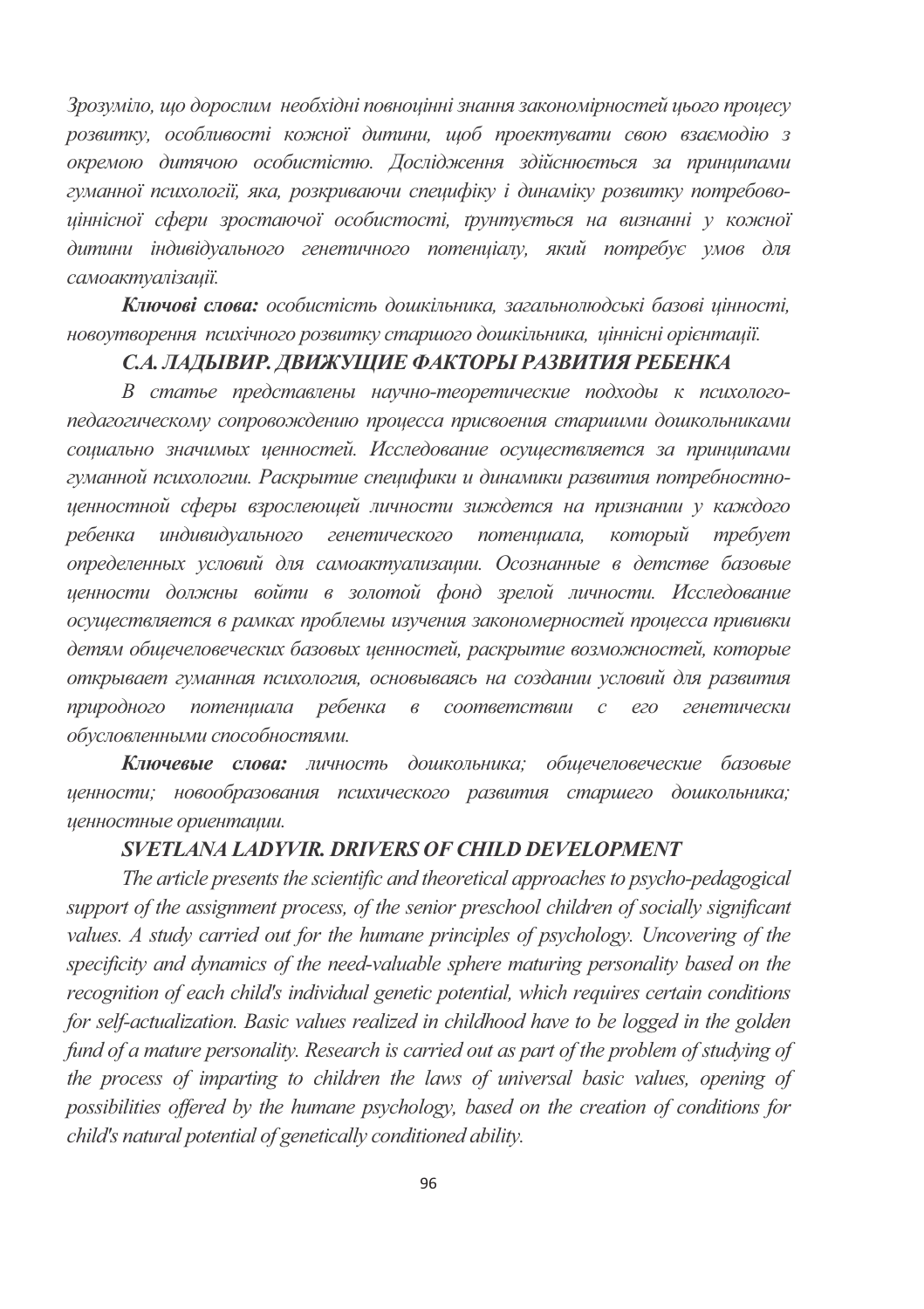**Keywords:** personality of preschooler; universal basic values; new formation of mental development of the senior preschool child; value orientation.

Постановка проблеми. Гуманна психологія, розкриваючи специфіку і динаміку розвитку потребово-ціннісної сфери зростаючої особистості, ґрунтується на визнанні у кожної дитини індивідуального генетичного потенціалу, який потребує умов для самоактуалізації.

Мета статті. Спираючись на провілні настанови гуманної психології шоло найповнішого розкриття особистієного потенціалу зростаючої особистості, ми сконцентрували увагу на характеристиці основних чинників привласнення дитиною соніально значимих пінностей.

Виклал **ОСНОВНОГО** матеріалу статті. <sub>B</sub> основі побудови експериментального дослідження були визначені основні вихідні положення. Відомо, що в основі внутрішнього суб'єктивного світу дитини лежить стійке емоційне забарвлення самопочуття як перше соціальне надбання дитини і як прояв основної людської потреби - потреби знаходитись серед людей (за Гілфордом), потреби в суспільному існуванні (потреба в безпеці, в афілітації, в теплі і любові, в радості самосприйняття).

побудоване Haute експериментальне дослідження  $\overline{R}$ форматі експериментально-генетичного методу за принципом аналізу за одиницями. Експериментальне дослідження має за мету розкриття, з'ясування зв'язків і відношень між чинниками, що обумовлюють вибір старшими дошкільниками соціально значимих ціннісних орієнтацій в процесі спілкування з дорослими і однолітками. «Одиницями» аналізу і є виділені нами на основі логікопсихологічного аналізу результатів попереднього дослідження основні чинники, які в букеті складають єдине ціле. Разом з тим кожна одиниця зберігає властивості цілого. Такий аналіз за одиницями дозволить з'ясувати умови гармонійного включення всіх складових якісних новоутворень у старших дошкільників, які забезпечують формування здатності регулювати власну поведінку на основі соціально значимих цінностей. При вивченні визначених чинників як одиниць аналізу розкривається їх природа, сутність і сам процес дії, так як лише в русі простежується його наявність. (С. Максименко)

Перший досвід співжиття і співіснування в суспільстві дитина засвоює в процесі спілкування з дорослими, які передають їй власний досвід практичної і розумової діяльності. Знання про себе дитина набуває в індивідуальній практичній діяльності. Виокремлюючи себе з навколишнього світу, вона відчуває себе суб'єктом власних станів і дій, протиставляє іншим і водночас пов'язує із ними своє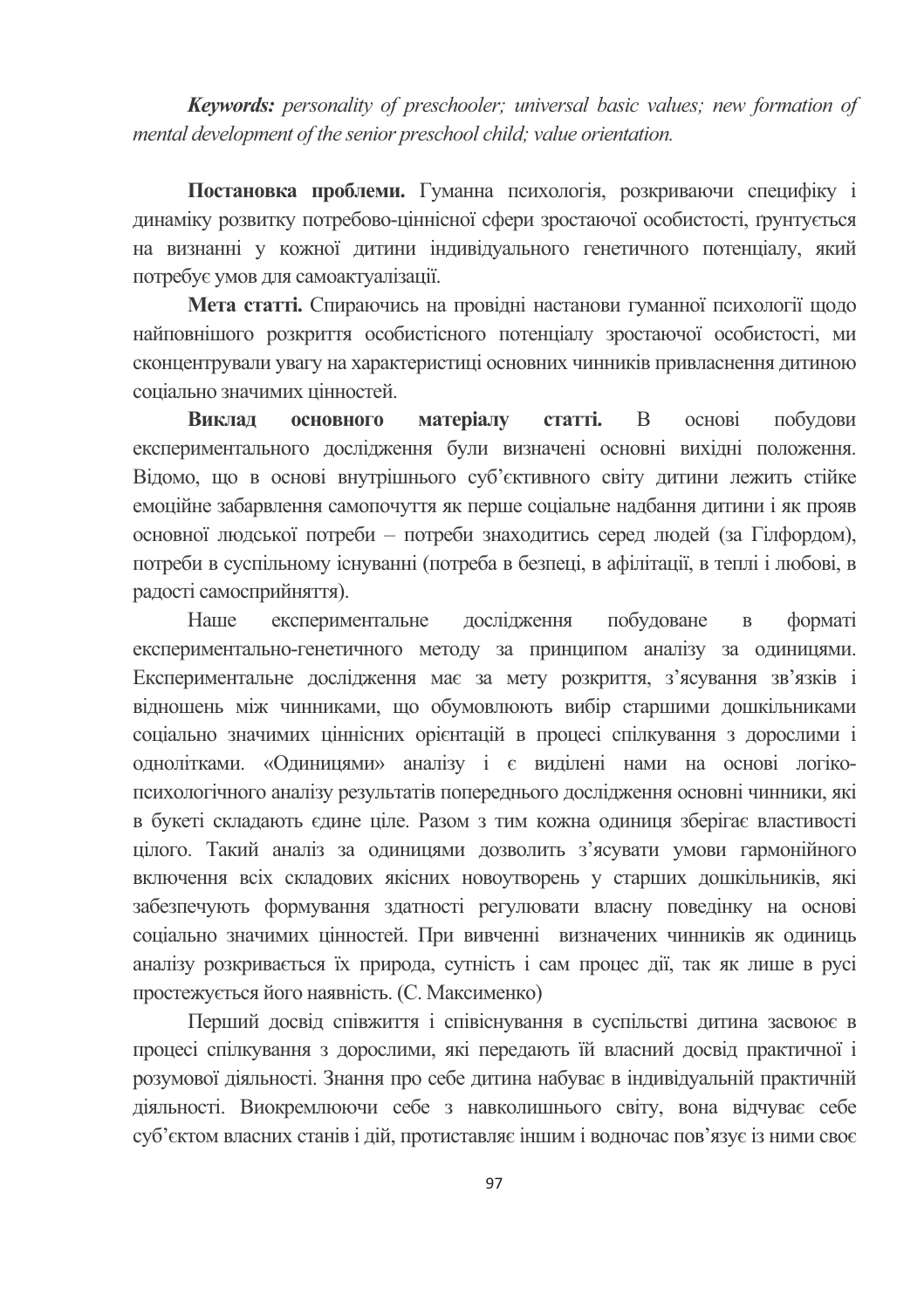Я. Окрім того, під час індивідуальної практичної діяльності в дитини формується власне ставлення до себе та світу. Це ставлення особистість визначає такими одвічними категоріями, як «мати» і «бути». Втіленням ставлення до себе з позиції категорії «бути» є орієнтування особистості на вічні загальнолюдські цінності, прагнення до ціннісного проживання життя та реалізації свого призначення.

Саме загальнолюдські цінності відіграють особливу роль під час становлення особистості в дошкільному віці, стимулюючи її до самовизначення та самостверлження. Вони є регуляторами повелінки, значимими критеріями й стимулами дій особистості в процесі взаємодії з навколишнім світом. Тому домогтися їх привласнення особистістю в період дошкільного дитинства є налважливим завланням виховання.

Загальнолюдські цінності мають конкретно-історичний характер. Навіть у сучасному світі їх сприймання і смислове наповнення має певну специфіку залежно від менталітету нації, вікових особливостей людини, її належності до певної соціальної групи тощо. І навіть такі одвічні цінності, як добро, любов та краса, залишаючись цінністю для всіх і кожного, набувають певних смислових відтінків у межах однієї сім'ї. Адже кожен її член обов'язково стикається з добром або злом, красивим або потворним, справжнім або фальшивим, наділяючи його певною цінністю. Саме ця індивідуальна ціннісна сутність є підгрунтям життєдіяльності особистості.

Цінністю для особистості є значимість певних об'єктів, які мають певний смисл для даної особистості. Цією значимістю особистість керується у своїх вчинках, прагненнях і оцінних судженнях. Спрямованість особистості на мотивацію задоволення своїх потреб прийнятою цінністю - це і є вищий рівень засвоєння цінності. Найвищий рівень в системі цінностей визначають ціннісні орієнтації, які виконують функцію регулятора соціальної поведінки особистості, визначають спрямованість і слугують орієнтиром в діяльності (Т. Титаренко, В. Алексеєва). Основою для пізнання світу є смисл (Г. Костюк, Л. Виготський). Смисл є найвищим виправдовувачем усієї свідомої поведінки людини. Саме смислові пріоритети мають максимальну психотерапевтичну силу: вони здатні надати життю людини вищу вимірність і виправдати недосягнення цілей, бо сенс вищий (більший) за мету. Перші цеглинки ціннісно-смислових орієнтацій особистості закладаються в період дошкільного дитинства. Це безпосередньо пов'язане з прагненням дитини зайняти певну позицію в суспільстві, коли і започатковується ціннісне самовизначення особистості. Зрозуміло, що цей процес нескінченний, поетапний і саме він визначає особливості взаємодії «людина - світ». (К. Абульханова, В. Рибалка, В. Москаленко).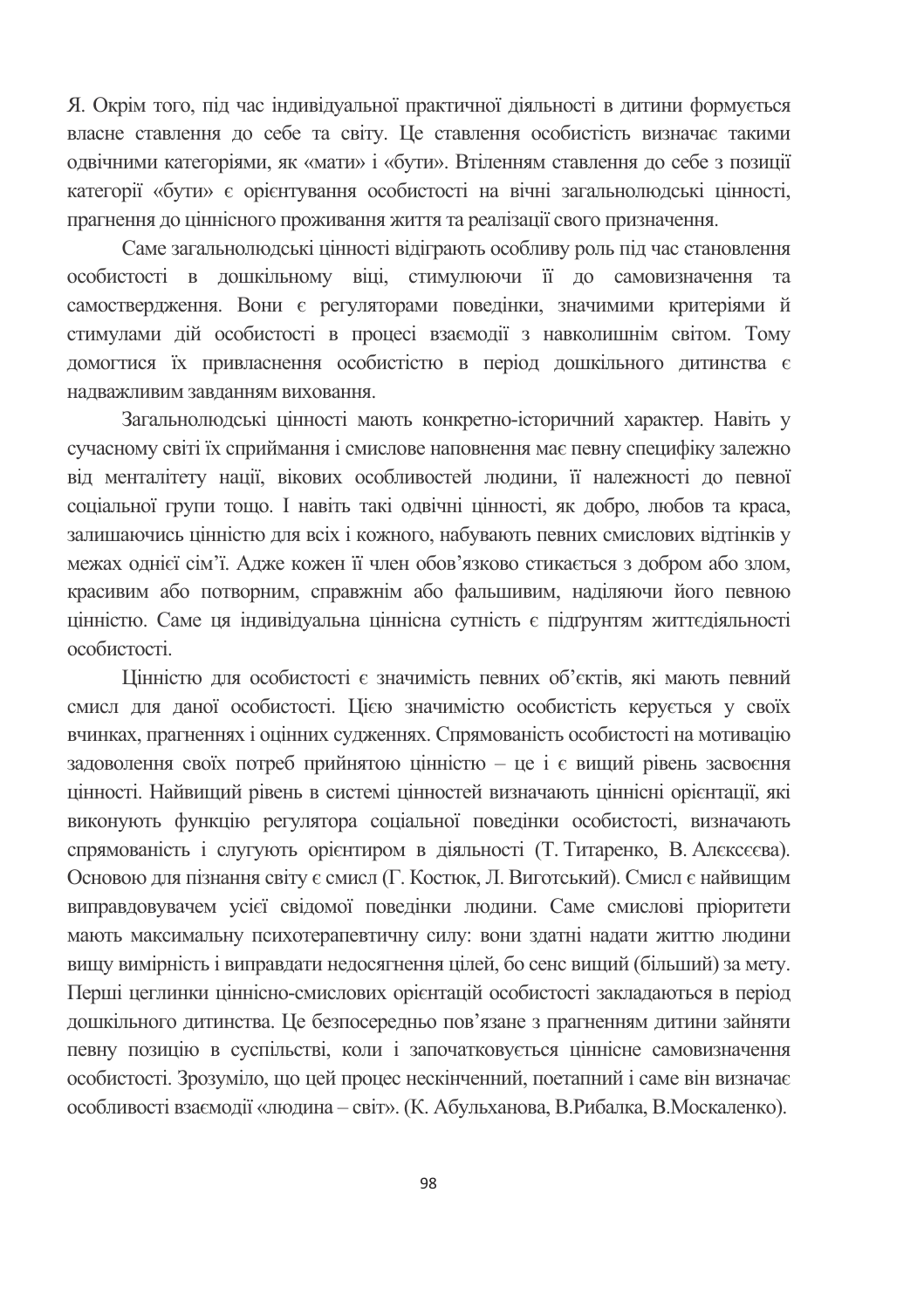Цінність являє собою єдність суб'єктивного, власне особистісного і зовнішнього, об'єктивного, це значення і особистісний зміст. Значення - це сукупність суспільно значущих властивостей, функцій чи ідей, які роблять їх цінностями в суспільстві. Особистісний сенс визначається самою людиною. Наявність цінності є вираження не байдужості людини по відношенню до світу, що виникає із значущості різних сторін, аспектів світу для людини, для її життя. (С. Рубінштейн) Співвідношення особистісного і суспільно значущого і створює Япінність. Пінності визначають життєву позицію людини, стають частиною свідомості, виступають мотивами діяльності і поведінки.

Саме цінності, які мають суб'єктивну значимість, визначають значимі характеристики регулятивного механізму, проявів активності людини. Ціннісні орієнтації - чи не найважливіший компонент структури особистості. Як свідомий регулятор соціальної поведінки особистості вони відіграють мотиваційну роль і визначають вибір діяльності. Ціннісні орієнтації залежать від цінностей соціальної спільності, з якою себе ідентифікує особа. Соціально значимі ціннісні орієнтації – це базові життєві орієнтації людини стосовно ситуацій, в яких відбувається життя.

Формування особистісної цінності - складний процес, що включає кілька ліній: виділення певної сторони світу, надання їй особливого значення; утворення зв'язків виділеного з внутрішнім станом: задоволення, радість, успіх; включення в Я-образ (генезис самоставлення), включення в самосвідомість; виділення в діяльності; виокремлення, щоб стала об'єктом свідомості, усвідомлення смислового наповнення цінності; широкий досвід власної діяльності дитини з виявом особливостей цінності; виділення у висловлюваннях з метою передачі іншим, мотивація власної діяльності; спілкування з однолітками і дорослими, де цінність регулює поведінку учасників і є однією з основних умов виокремлення цінності від ситуації, надання їй ідеальної форми існування і переведення в план свідомості. Однак не все, що потрапляє в план свідомості, в ній зберігається і набуває статусу надбання свідомості. Суттєвим тут виявляється зв'язок з Я-образом, Я-цінністю, що і виступає кроком до саморегуляції поведінки на основі осмислення ціннісної орієнтації.

Особистісна цінність є таким компонентом психологічної структури особистості, який визначає цілісність і спрямування різних форм функціонування дитини. Це ті відображені дитиною області її існування, через які відбувається виділення (а згодом - усвідомлення) дитиною самої себе, свого Я. Це синтезований образ, сплав особистісного і зовнішнього, об'єктивного. Дитина виділяє і усвідомлює себе через відношення до певної сторони дійсності, певним об'єктам, це особистісне бачення їх, осмислення.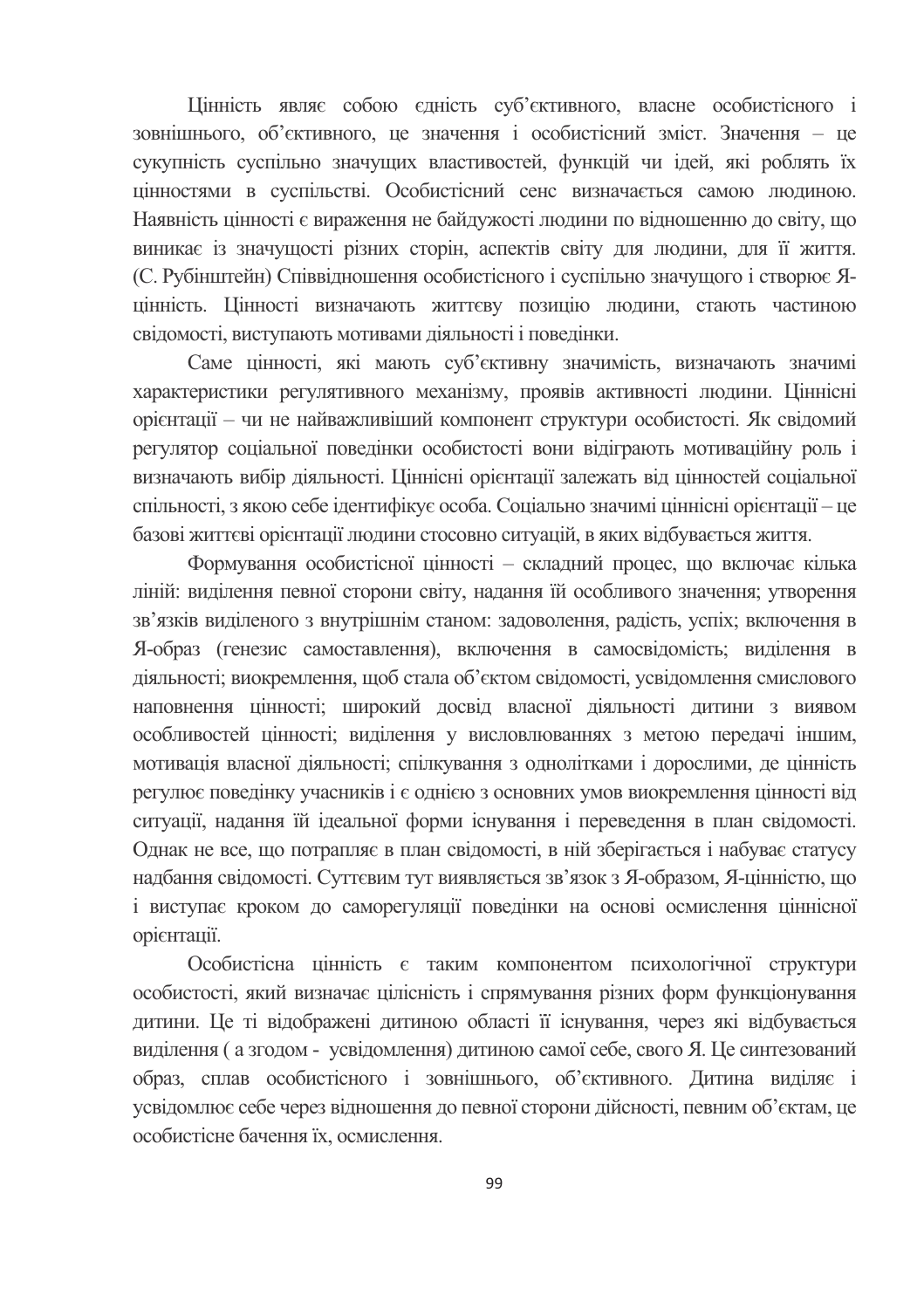Чи бачить дитина прояви ціннісних орієнтацій в поведінці оточуючих на основі соціально значимих цінностей, які є предметом обговорення на заняттях в дитячому садку? Навіть там, де насправді такі цінності є дієвими в соціальній ситуації дошкільної установи, ми дуже мало звертаємо уваги саме на ніби дріб'язкові побутові щоденні події, де і виявляється доброта, дружба, любов, справедливість і краса. Лише на спеціальні заняття педагог добирає певні приклади таких ситуацій і то здебільшого з художньої літератури, придуманих спеціально для змісту запланованої розмови тошо.

От і виходить, що добро перемагає зло в казці, як нам відповіли більшість шестирічок. Проводячи роботу по формуванню морально-етичних уявлень, ми упускаємо значимість важливого етапу в цьому процесі - смислова наповненість цих дитячих уявлень. Уявлення - це узагальнений образ. Необхідно відповідне кількісне накопичення послідовного розгляду різних проявів даної цінності в типових життєвих ситуаціях взаємин в оточуючому дитину світі. В процесі цих розглядів і виокремлюються загальні суттєві ознаки дієвості цінності в поведінці конкретної особистості в конкретних умовах взаємодії. Саме такий досвід і може слугувати основою для узагальнення дитиною цінності певних взаємин між людьми. В результаті і виробляється визначення цінності як поняття. В старшому дошкільному віці це лише перші спроби дитини вибудовувати певне висловлювання. Воно здебільшого має вигляд перераховування спільних форм прояву даної цінності в поведінці соціального оточення дитини.

Ось що виявило цільове спостереження за поведінкою дітей старшої групи дитячого садка протягом п'яти днів в усіх режимних моментах. Результати спостережень дозволили виділити такі основні підгрупи дітей, схожих особливостями поведінки у взаємодії з оточуючими:

1. Відокремленість від однолітків, байдужість до всього, що з ними відбувається, зосередженість на собі. Відсутність ініціативи надати допомогу, коли потреба в ній візуально представлена. Навіть під «тиском» дорослого це робиться формально, не включаючись емоційно. Такі діти повністю сконцентровані на собі, своїй діяльності, своїх уподобаннях. І ніби саме прагнуть виокремити своє Я-поле від зіткнень з іншими, самі теж ні до кого не звертаються. Виконавська дисципліна в цих дітей достатньо сформована, у взаєминах з дорослими в регламентованій діяльності проблем немає. У вільний час діти знають, що хочуть робити, цілком самостійно себе задовольняють. В ситуації, коли дорослий пропонує одне завдання для двох, такі діти відразу «виділяють» своє поле діяльності, виконують свою частину, не прагнучи до спільних дій. Нема і вболівання за спільний результат, а лише за свою частку роботи.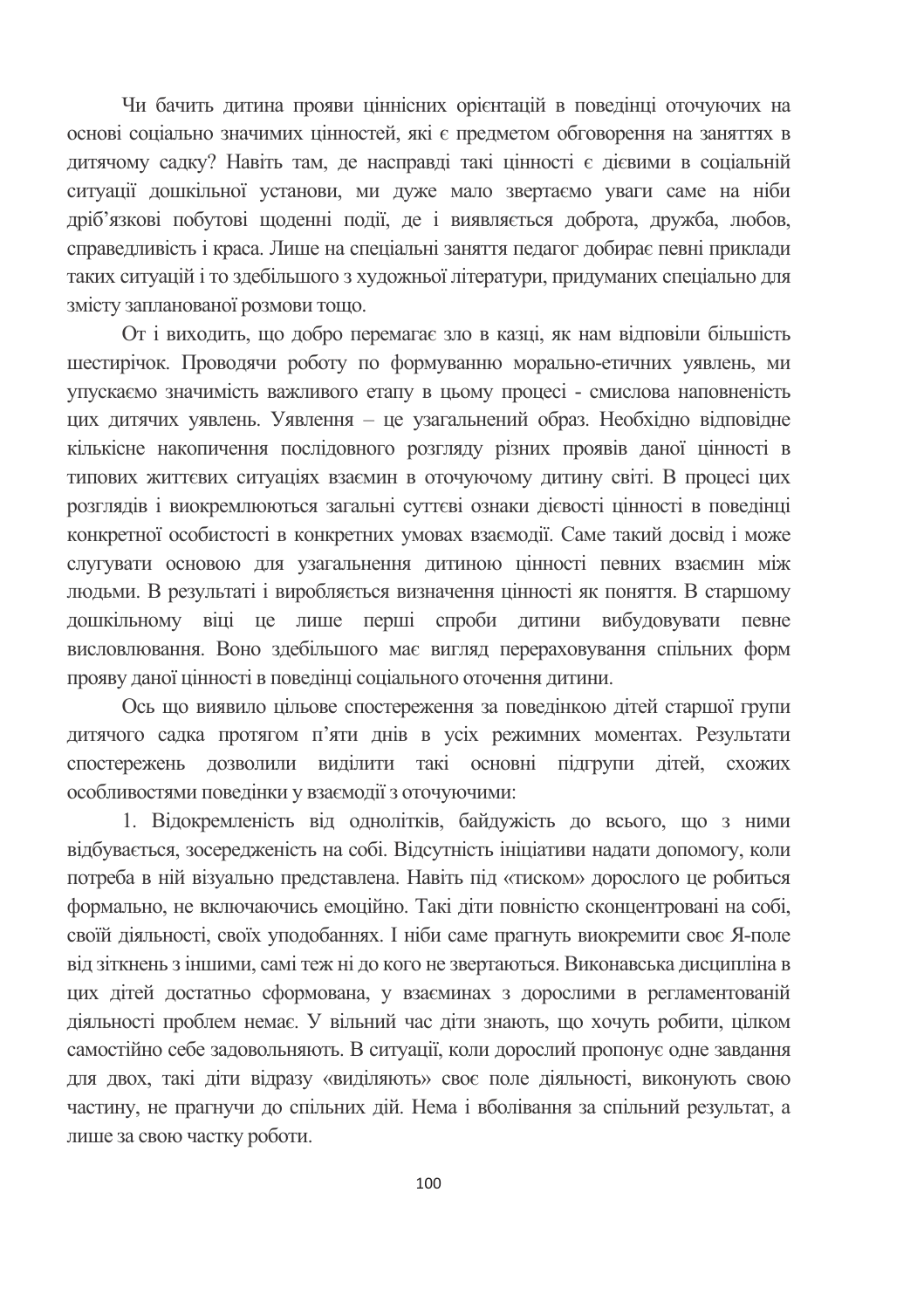2. Вибіркове ставлення до однолітка, як до партнера по певній діяльності: з одним разом за столом на занятті сидіти, з іншим грати у вільний час. Це шодо дітей, які схильні «керувати, вибирати, лідирувати». «Підлеглими» в них виступають перш за все малоактивні, малоініціативні однолітки. Лише деякі з таких старших дошкільників не погоджуються підкорятися і, якщо не здатні проявити власну волю, усамітнюються або ж погоджуються на пропозицію дорослого. При цьому у дошкільнят, які вибирають собі партнера на певну діяльність, превалюють егоїстичні мотиви: з ким успішніші будуть результати виконання завдання; ким зможе «управляти» в грі; хто приніс цікаву іграшку; хто сильний і сміливий в рухливих розвагах тощо.

3. Виявити ставлення до однолітків у малоініціативних і малоактивних дітей можна за допомогою дорослого, створюючи дитині можливість для її вибору. Скажімо, коли дорослий бере на себе ініціативу створення партнерських груп на певні завдання. При цьому відразу пропонує такій дитині висловити бажання щодо партнера для себе, мотивуючи вибір. Серед цих дітей теж є діти з мотивами егоїстичними, споживацькими (хто мені вигідніший партнер). Але більшість таких невиразно активних дошкільників у виборі керуються морально-етичними цінностями свого бажаного партнера по діяльності. («Я люблю з Олею грати, ми дружимо з нею і ніколи не сваримося.» «Діма не вредний, не сердиться, допомагає мені. Він сильніший за мене». «Ярик – найкращий друг. Він мене захищає, а ще учить, коли я не вмію щось робити».)

Заслуговує на увагу поведінка старших дошкільників в ситуаціях, коли стають реальними свідками якоїсь незручної пригоди з кимось із однолітків: спіткнувся і впав; щось розсипалось чи розламалось; розлився компот; впав горщик з квіточкою тошо.

Байдужими лишаються третина старших дошкільників: побачив і продовжує свою справу; почув плач чи якийсь шум, звернув увагу, навіть пішов подивитись і лишився байдужим.

Частина дітей стає активними глядачами подій, реагують емоційно, але лише глядачі. Можуть коментувати бачене дорослому, один одному. І лише одинокі випадки, коли свідок події активно включається в підтримку і допомогу учаснику події, висловлює співчуття, прагне заспокоїти. Коли втручається дорослий, така дитина активно включається в залагодження події. Навіть своїм батькам співчутливо розповідають про подію.

Зовсім іншу картину ми спостерігаємо в старшій групі дитячого садка, де вже два роки проблема соціально значимих цінностей знаходиться під особливою увагою педколективу і батьківської громади. Власне, дорослі спрямували свою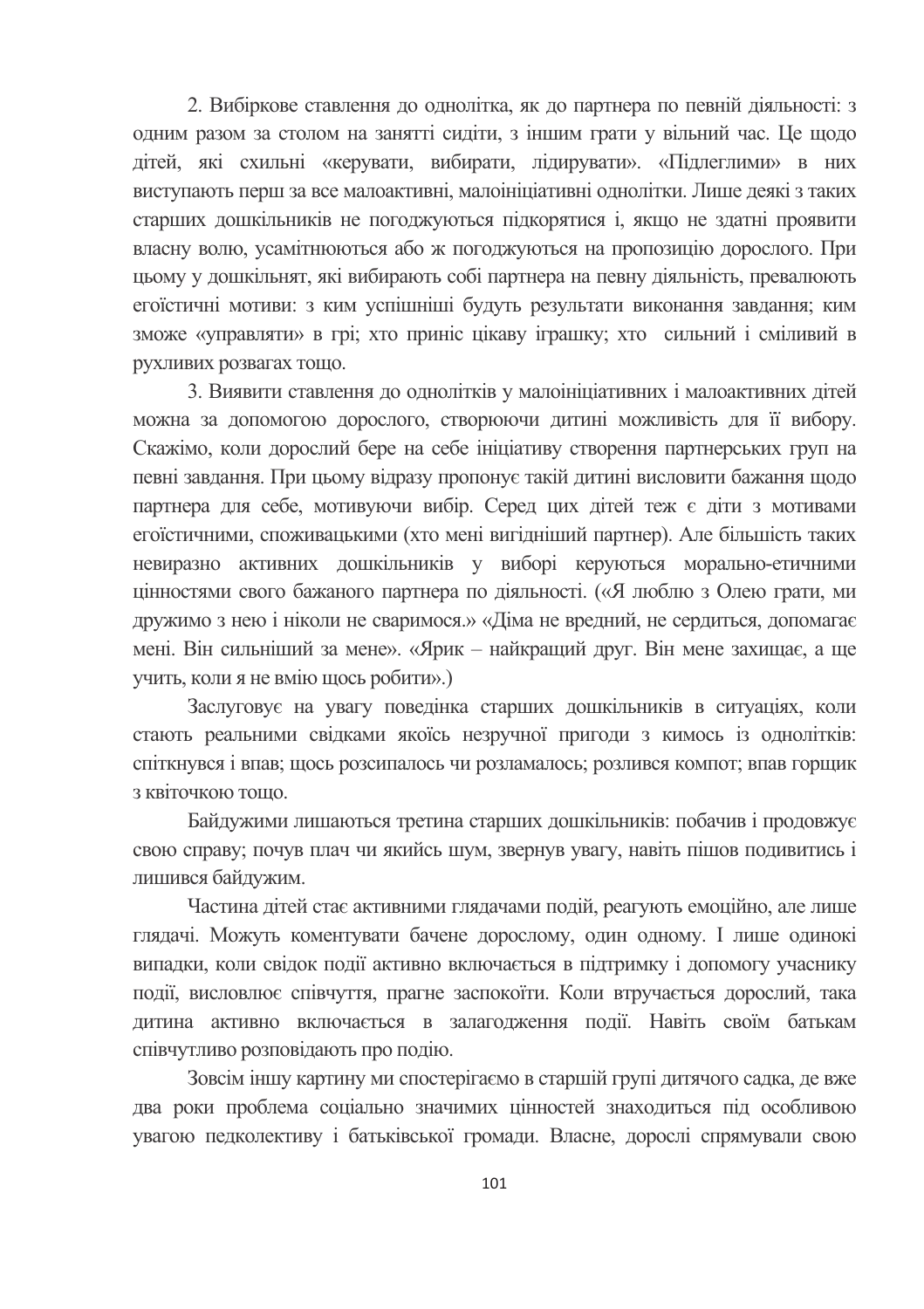увагу на гуманізацію взаємин з дитиною, підвищену увагу до взаємин в середині дитячого колективу, спеціальне проведення серії бесід з дітьми на тему добра, краси, любові, чесності, дружби. За якихось півроку атмосфера в групі відчутно стала теплішою, помітно зменшувались сутички, натомість більше сміху, жартів і спільних розваг, і ігор так званих самоутворених груп. Помітно активізувались розмірковування старших дошкільників стосовно різних аспектів морально-етичних проблем, осмислені особисті оцінні судження, здатність прогнозувати наслідки уявних життєвих ситуацій.

Розглядаючи набір ілюстрацій до казки І.Франка «Лисичка й журавель» і вибудовуючи ряд адекватно змісту казки, мотивували свій вибір картинки. Одні діти просто відтворювали ряд відповідно до подій за текстом казки. Але значна група діток супроводжувала свої дії осмисленими висловлюваннями. «Спочатку лисичка запросила журавля... Ось тут це зображено. Вона ж хитра і підступна, от і придумала на стіл манну кашу. Вона ж знала, що журавель лизати не вміє... А журавель поступив дуже чемно. Він не сердився, не сварився. Вирішив провчити лисичку культурно, щоб вона сама все зрозуміла і їй стало соромно...Мені сподобалось, як журавель зробив свої гостини.»

Організація накопичення такого дитячого досвіду необхідна ще й тому, що для утворення узагальненого образу ціннісності дитині необхідно певний досвід порівняння спостережуваних фактів, виявлення в них рис схожості і відмінності, адже відома роль порівняння в утворенні узагальнень (все пізнається в порівнянні). Лише таким шляхом можна підвести дитину до об'єднання виділених істотних ознак в єдиний образ - виокремлення ціннісності. І повнота такого образу залежатиме саме від широти варіацій життєвих ситуацій, що в свою чергу тренує здатність «бачити за кадром», вдивлятись, вслухатись, замислюватись, доуявлювати розгортання події тощо. Таким шляхом дитина піднімається до рівня абстрагування в мовленнєвому висловлюванні виокремленої істотної ознаки певної ціннісності і примірювання її до власного Я-образу. Так поступово відбувається привласнення цінності і переведення в ціннісну орієнтацію власної поведінки в адекватних ситуаціях взаємин з однолітками і дорослими.

Виокремлювана ціннісність виступає перед дитиною з різних сторін, в різних умовах взаємин в життєвих ситуаціях, даючи матеріал для мисленнєвого процесу, провокує аналітичну функцію. Дитина оволодіває здатністю відходити від сприймання і оперувати уявленнями і керуватись ними в налагодженні нових взаємин з однолітками. Характерною особливістю наочно-образного мислення старших дошкільників є формування уміння моделювати власні дії в плані уявлень, оперуючи власними образами. Саме ці якісні новоутворення мисленнєвої діяльності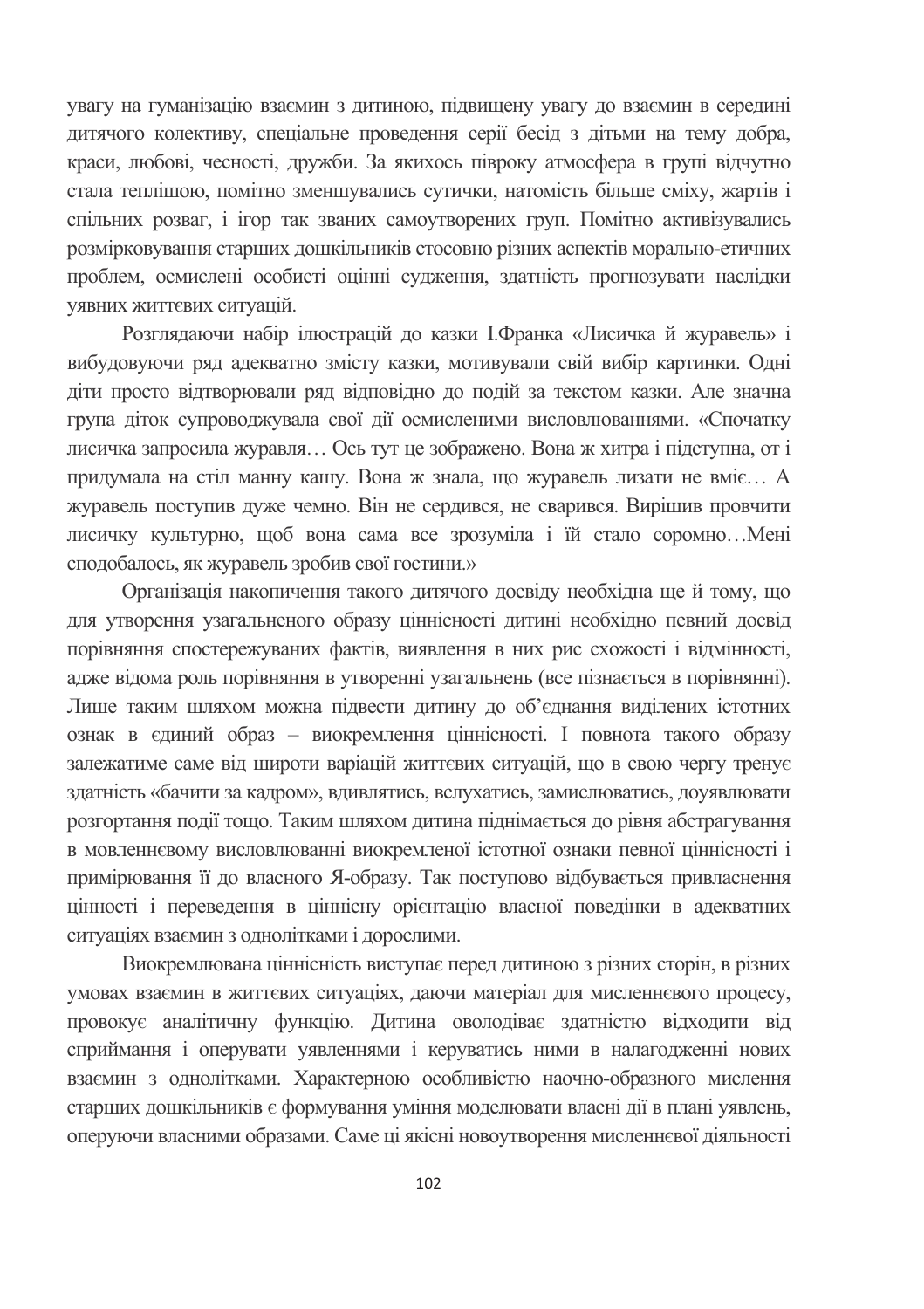дитини і дозволяють нам активно працювати над виробленням здатності дитини уявляти, моделювати можливі варіанти розгортання сприйманих подій, водночас і передбачати, і оцінювати можливі результати своїх власних задуманих, бажаних дій чи вчинків

Здобуття такого індивідуального досвіду аналізу процесу дієвості базових цінностей співжиття в суспільстві, зокрема самоаналізу і програмування власної поведінки з рефлексією її впливу на оточуючий світ якісно збагачує смислове наповнення Я пінностей старшого лошкільника. І злобуває такий лосвіл кожна дитина лише індивідуальним шляхом в процесі цільового спілкування з близькими дорослими. Адже невід'ємною складовою процесу таких аналітичних міркувань є активна участь емоційної сфери дитини, а це можливе лише в умовах особистісного спілкування. До того ж в старшому дошкільному віці емоційно-особистісне спілкування з дорослими набуває особливої актуальності. Завдання дорослих згадати заповідь «Не згай можливості!» і, задовольняючи потребу дитини в особистісному спілкуванні, максимально наповнити таке спілкування соціально значимим смислом. А в плані готовності до завтрашнього шкільного життя це одна з найважливіших залач.

Грамотний психолого-педагогічний супровід процесу накопичення власного досвіду дієвості таких ціннісних орієнтацій вже в старшому дошкільному віці більшості дітей виражається у формі внутрішньої потреби діяти в певний спосіб. Поступово така осмислена дитиною потреба і стає мотивом адекватних дій, мотивом вибору способу вирішення конфліктної ситуації, мотивом вибору власної поведінки в ситуації, коли виявляється свідком відповідних подій з друзями і незнайомими літьми.

Важливо пам'ятати, що та чи інша соціально значима цінність в реальному перебігу взаємин людей в різних умовах життєдіяльності часто не виділяється візуально виразно. Сама дитина далеко не завжди може розгледіти істотний мотив дій учасників спостережуваних подій. Ось тому такі життєві моменти мають бути спеціальним предметом спільного з дорослим аналізу, метою якого є підведення дитини до самостійного виділення мотиву морального вчинку окремого учасника події і його адекватної оцінки. Такий основний шлях від виділення до привласнення соціально значимої цінності і кожна дитина цей шлях проходить винятково індивідуально. При відсутності практики психолого-педагогічного супроводу індивідуального процесу привласнення ціннісних орієнтацій ми і маємо сучасну картину: майже всі п'ятирічні діти знають всі соціально значимі норми поведінки в оточуючому світі і надто низький відсоток тих, для кого ці знані норми є регулятором вибору способу дій в нерегульованому спілкуванні.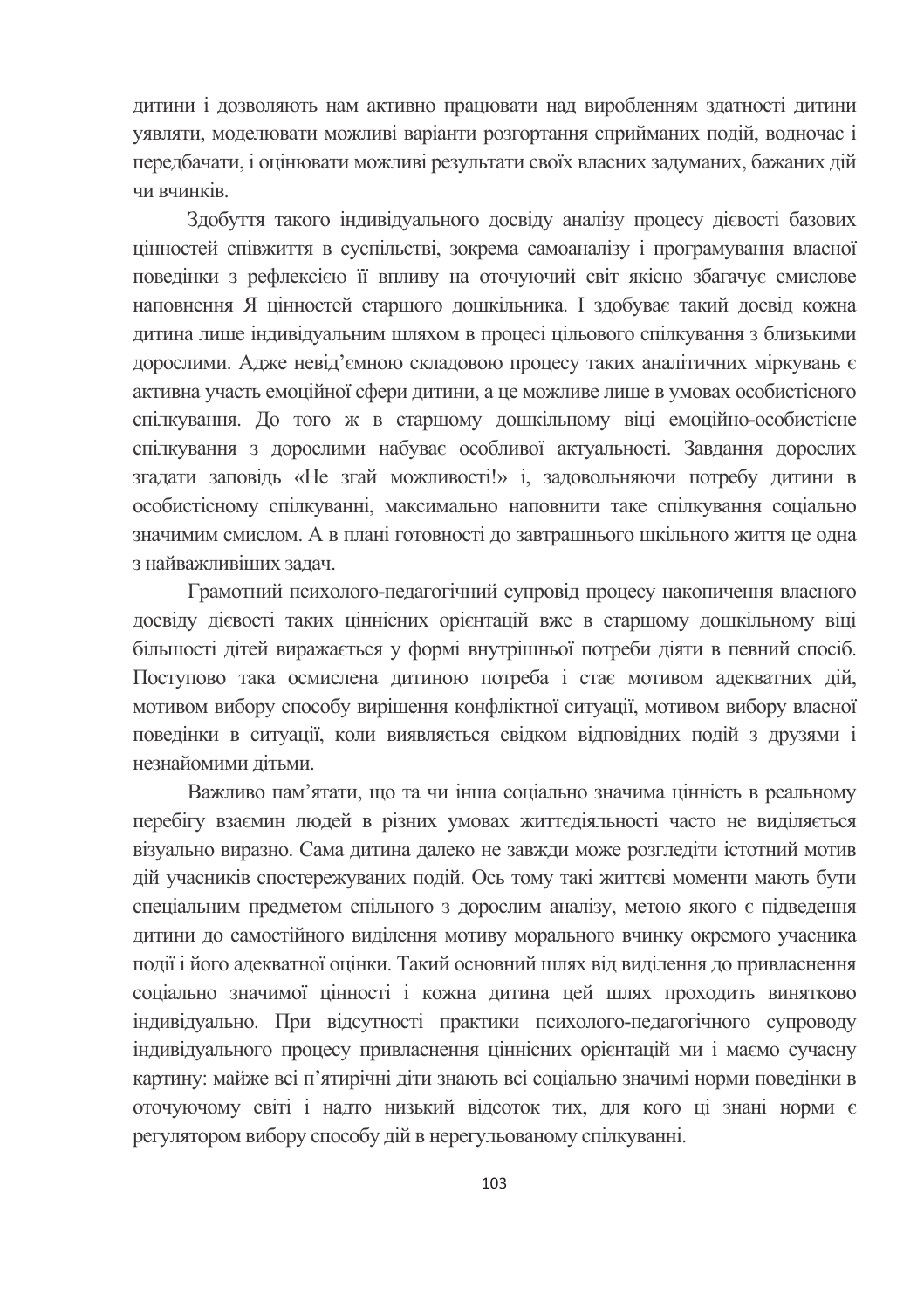Тут ми спостерігаємо рух думки від сприймання до поняття, перехід від конкретного, чуттєвого до абстрактного, мислимого. Це тривалий процес, власне це весь шлях дитинства, коли завдання дорослих-наставників прагнути наповнювати процес становлення якісних новоутворень мисленнєвої діяльності, добираючи об'єкти з реального життєзабезпечення в конкретному соціальному оточенні дитини. Зауважимо, що мова не йде про звичайне відслідковування вільного процесу взаємин дітей і оцінкою, з метою попередження повтору, негативних дій і вчинків, що суперечать знаним соціально значимим нормам. Маємо на увазі так званий «розбір польотів» - обговорення з учасниками дійства за схемою «що було до..., що сталось..., що буде далі?» Оцінку мають дати собі самі учасники події, вони ж і шлях добирають своїм стосункам надалі.

Для реалізації такого шляху у вирішенні проблеми привласнення дитиною соціально значимих цінностей не потрібно аж радикальних змін в освітньому процесі ДНЗ. Мова йде про дві важливі речі: змістове наповнення всіх існуючих форм і способів організації дитячої діяльності з центральною задачею моральноетичного виховання; про максимальний перехід до індивідуальних і так званих мініатюрних форм роботи з дітьми. І зрозуміло, відповідна корекція в роботі з батьками відповідно до вище вказаних принципів.

Висновки. Надважливим завданням виховання є навчити дитину жити серед людей. Мова йде про розвиток у дитини таких здатностей: позитивно спілкуватись з оточенням; конструктивно розв'язувати суперечки з однолітками; помічати значимі деталі в навколишньому світі, розпізнавати їх негативні вияви (зло, агресію, неприязнь); бути партнером у певній діяльності; адекватно реагувати на ситуації взаємолії з олнолітками.

Важливішим за набуття знань є розуміння того, що дають ці знання, для чого вони потрібні. З перших років життя дитини потрібно плекати розум, здатний помічати, спостерігати, пізнавати, вивчати, аналізувати. Розум - не знання. Це здатність мислити, відкривати істину. Цього складно навчити дитину. Вона сама має в процесі активного життя, в ситуації вільного вибору власних дій, всього навчитися

Найважливішим рушійним чинником повноцінного розвитку дитини є гармонійний розвиток всіх якісних новоутворень (не по системі взаємодії, а співдії: гармонійна єдність, взаємодоповнюваність, що і забезпечує оптимальні можливості для розвитку).

Психічні явища не існують окремо і розрізнено. Це унікальний і неповторний візерунок - психологічна цілісність, міжфункціональна психологічна система. Розуміння структурно-динамічних закономірностей такої цілісності відкриває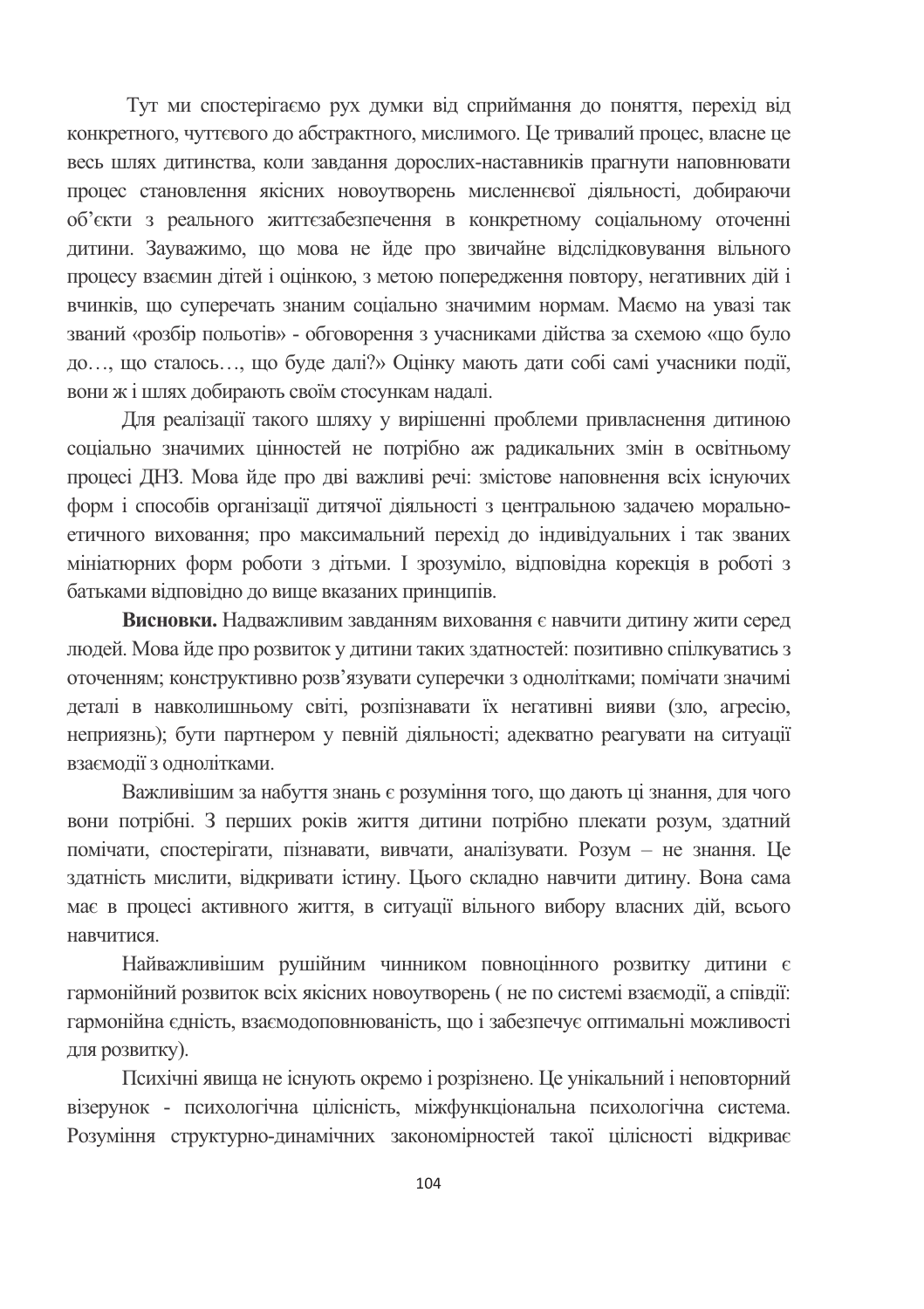розуміння окремих її складових (психологічних функцій), усвідомлення існування сенсу людини і шляхів оптимізації цього існування. Ця цілісність і нерозривна едність психіки людини є те, що утворює особистість. Особистість - це форма існування психіки людини, яка являє собою цілісність, здатну до саморозвитку, самовизначення, свідомої предметної діяльності і саморегуляції та має свій унікальний і неповторний внутрішній світ.

## **JIITEPATYPA**

1. Абульханова К.А. Деятельность и психология личности / К.А. Абульханова //. – М.: Наука. – 1980. – 336 с.

2. Выготский Л.С. Психология развития ребенка / Л.С. Выготский //. - М.: Смысл: ЭКСМО. - 2005. - 512 с.

3. Гилфорд Дж. Три стороны интеллекта / Дж. Гилфорд: Психология мышления. Под. Ред. Матюшкина А.М. – М. – 1965. – 508 с.

4. Костюк Г.С. Навчально-виховний процес і психічний розвиток особистості. / Г.С. Костюк; [за ред. Л.М. Проколієнко] //. – К.: Радянська школа. – 1989. – 608 с.

5. Максименко С.Д. Психологія учіння людини: генетично-моделюючий підхід / С.Д. Максименко //. – К.: Слово. – 2013. – 590 с.

6. Рибалка В.В. Психологія розвитку творчої особистості: навчальний посібник / В.В. Рибалка //. — К.: ІЗМН. — 1996. — 236 с.

7. Титаренко Т.М. Життєвий шлях особистості // Основи практичної психології / Т.М.Титаренко //. – К.: Либідь. – 1999. – 536 с.

## **REFERENCES**

1 Abulkhanova, K.A. (1980) *Deyatelnost i psihologiya lichnosti* [Activities and Personal Psychology]. Moskva: Nauka [in Russian].

2 Vyigotskiy, L.S. (2005) *Psihologiya razvitiya rebenka* [Psychology of Child Development]. Moskva: Smyisl: EKSMO [in Russian].

3 GuiIfd, J. (1965) *Tri storony intellekta* [Three faces of intellect]. Psihologiya myishleniya. Pod. Red. Matyushkina A.M. – Psychology of Thinking. Editor Matyushkin A.M. Moskva: Progress [in Russian].

4 Kostiuk, H.S. (1989) *Navchalno-vykhovnyi protses i psykhichnyi rozvytok osobystosti* [The educational process and development of mental personality]. Kyiv: Radianska shkola [in Ukrainian].

5 Maksymenko, S.D. *Psykholohiia uchinnia liudyny: henetychnomodeliuiuchyi pidkhid* [Psychology of human learning, genetic modeling approach]. Kyiv: Slovo [in Ukrainian].